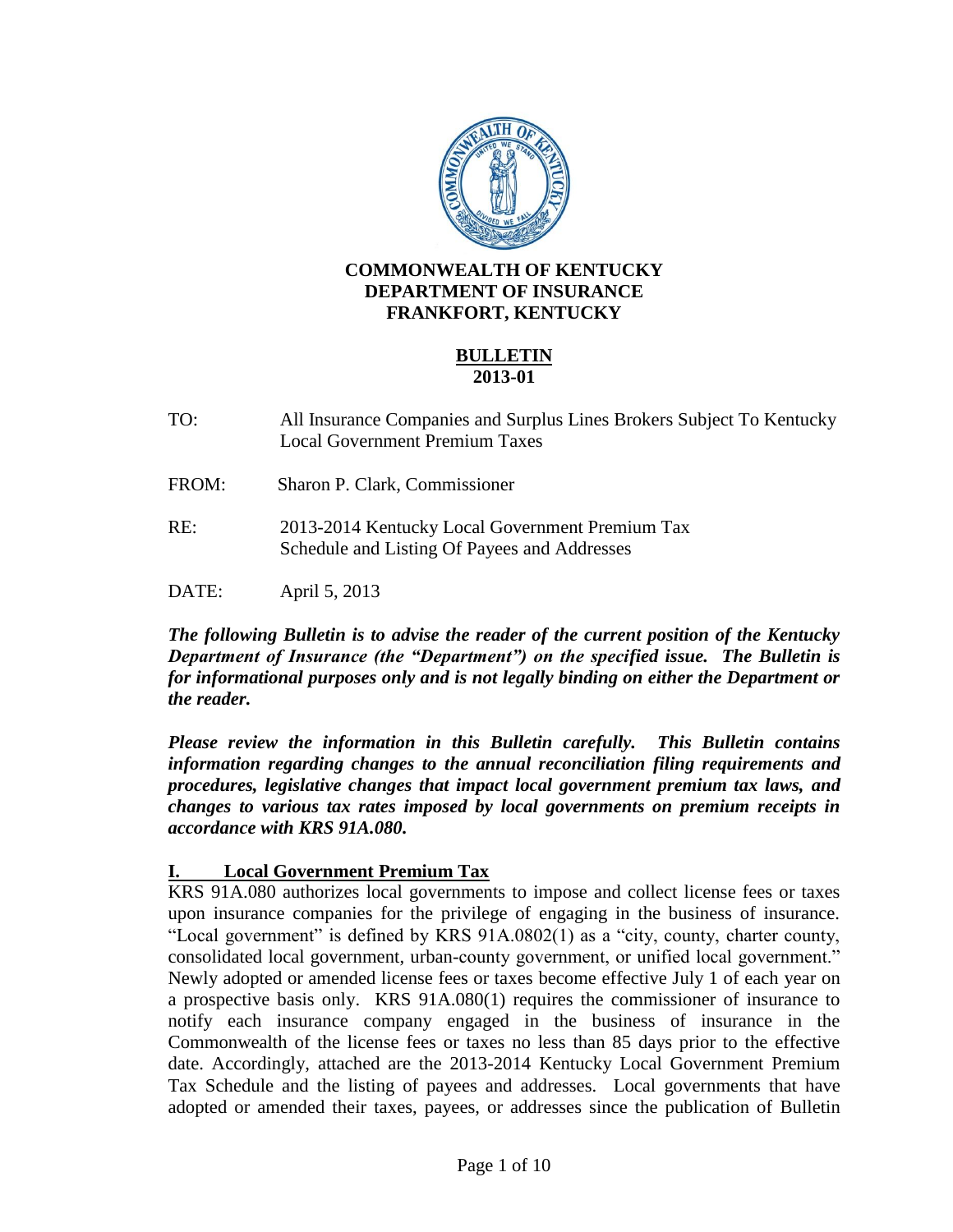2012-13 (the 2012-2013 tax schedule) are indicated with an asterisk (\*). **Please also note changes in tax code identifications.** 

Surplus lines brokers are subject to the payment of local government premium taxes pursuant to KRS 304.10-180(1)(c). Consequently, surplus lines brokers are obligated to comply with the provisions of KRS Chapter 91A.080 as well as insurance companies. Insurance companies and surplus lines brokers must adopt procedures to conform to the 2013-2014 tax schedule by July 1, 2013. The 2013-2014 tax schedule applies only to **premiums received after** July 1, 2013, through June 30, 2014.

# **II. Determination of Tax Liability**

To assist insurance companies and surplus lines brokers in determining the location of an insurance risk, the Department has published an LGPT Risk Location Chart on its Web site. Pursuant to KRS 91A.080, taxes are imposed on insurance risks located within the corporate limits of the local government. An insurance risk may not necessarily be located at the mailing address of the insured. It is imperative the insurance company/surplus lines broker identify the specific county and/or city in which the risk is located in order to properly assess the local government premium taxes. Further, ZIP codes shall not be used to determine local government premium tax liability.

Pursuant to KRS 91A.0806(6), on or after January 1, 2010, an insurance company/surplus lines broker shall employ a verified risk location system or program to assist the insurance company/surplus lines broker in identifying the location of an insurance risk. An insurance company/surplus lines broker may avoid penalties associated with the nonpayment of local government premium taxes provided the insurance company/surplus lines broker utilizes a verified risk location system and performs due diligence in the location of insurance risks in accordance with KRS 91A.0806(4).

The insurance company/surplus lines broker must use the tax rate effective on the first day of the policy term. When an insurance company/surplus lines broker collects a premium as a result of a change in the policy during the policy term, the tax rate used shall be the rate in effect on the effective date of the policy change. The percentage tax rates are to be charged per policy.

# **III. Disclosure of Local Government Premium Tax**

In accordance with KRS 91A.0810 and 806 KAR 2:092, if the local government premium tax is included in the premium charge to the policyholder, the insurance company/surplus lines broker shall disclose the amount of the local government tax charged for the period and the name of the taxing jurisdiction to which the local government tax is due. For newly issued policies, the disclosure shall be included on the policy, the declaration sheet, or the initial billing instrument. For renewed or newly endorsed policies, the disclosure shall be included on the renewal certificate or the billing instrument for each period for which premium or additional premium is charged to the policyholder.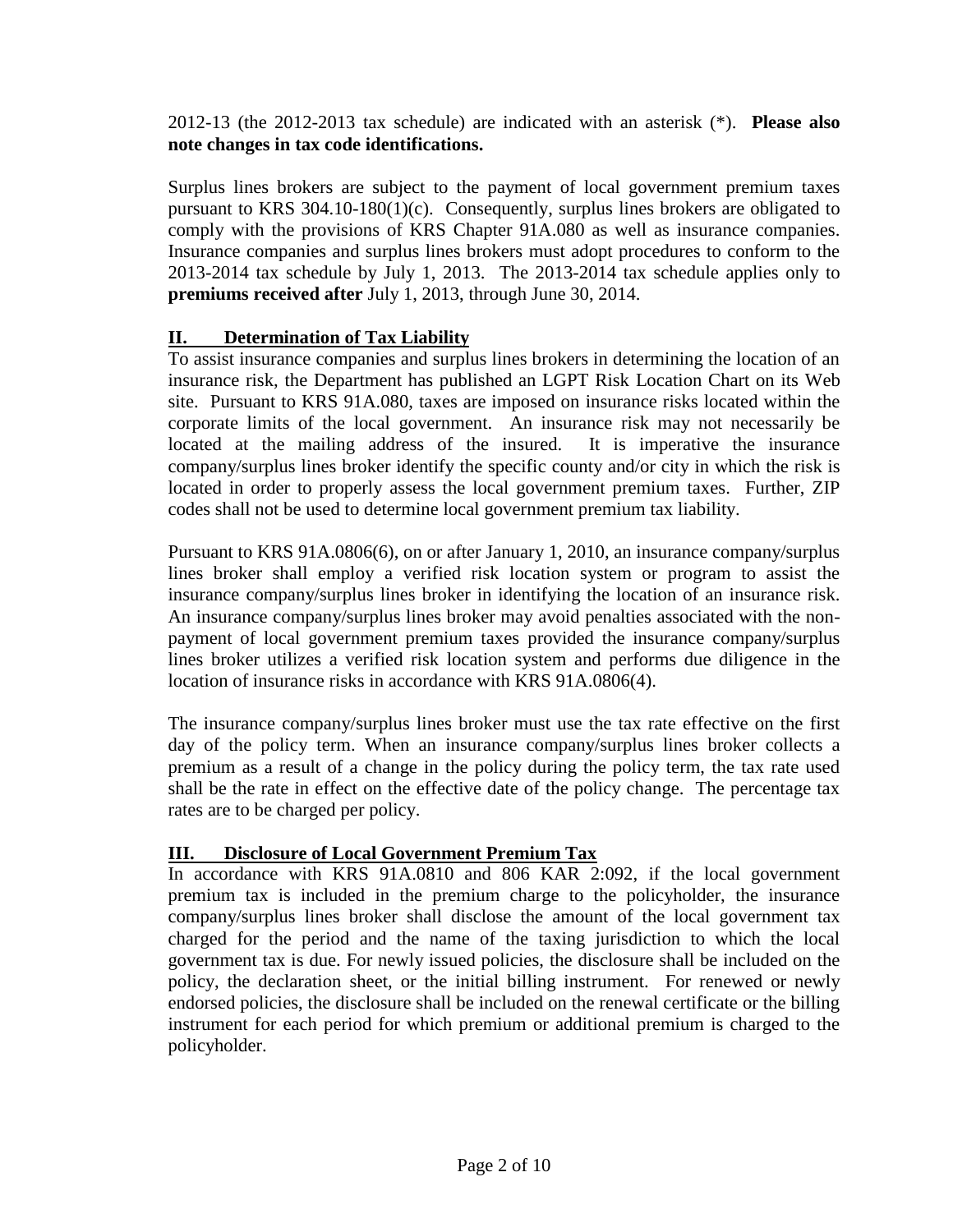Insurance companies/surplus lines brokers should refer to 806 KAR 2:092 for further instructions regarding the contents of the disclosure.

Other disclosure provisions include:

- (a) Disclosure of a local government tax shall not be required if the insurance company does not charge the tax to the policyholder.
- (b) If local government premium tax is owed to multiple taxing jurisdictions, the disclosure shall list separately each taxing jurisdiction to which tax is owed.
- (c) If a credit of a city tax is applied to a county tax pursuant to KRS 91A.080(12), and the result is that no tax is owed to the county, the disclosure is not required to include the county in the itemization of taxing jurisdictions required in subsection (3) of this section.
- (d) If a collection fee is included in the amount charged to the policyholder, the disclosure shall state that the amount includes the tax and a collection fee.

### **IV. Special Instructions Related to Surplus Lines Business**

Pursuant to KRS  $304.10-180(1)(c)$ , each surplus lines broker is required to pay the local government premium tax in accordance with KRS 91A.080.<sup>1</sup>

Separate quarterly tax returns shall be submitted to the applicable local government by the surplus lines broker. Each return submitted to the local government shall include a listing of the insurance companies that supplied the coverage for which the premiums and taxes are being reported. This information shall be listed in the designated section of Form LGT-141. **Please note that surplus lines brokers are not required to submit a separate Form LGT-141 to each local government for each insurance company through which insurance business was exported.**

Annual reconciliations shall be filed with the Department of Insurance and the applicable local government by the surplus lines broker in accordance with Section XVI of this Bulletin. Each return submitted to the local governments shall include a listing of the insurance companies that supplied the coverage for which the premiums and taxes are being reported. This information shall be listed in Section III of Form LGT-140. **Please note that surplus lines brokers are not required to submit a separate Form LGT-140 to each local government for each insurance company through which insurance business was exported.**

## **Exemptions to Tax Liability**

 $\overline{a}$ 

No license fee or tax shall apply to premiums collected on the following:

<sup>&</sup>lt;sup>1</sup> Please take notice that KRS 304.10-180 has been amended to differentiate between single state and multistate risks in accordance with the Non-Admitted and Reinsurance Reform Act of 2010 (NRRA). At this time, the Surplus Lines Insurance Multi-State Compliance Compact Commission has insufficient membership to develop rules governing the allocation of premium taxes on multi-state risks. Until such time as the Commission becomes operable, surplus lines brokers should refer to the Department's Advisory Opinion 2011-04 to determine the proper method for tax payments regarding multi-state non-admitted insurance.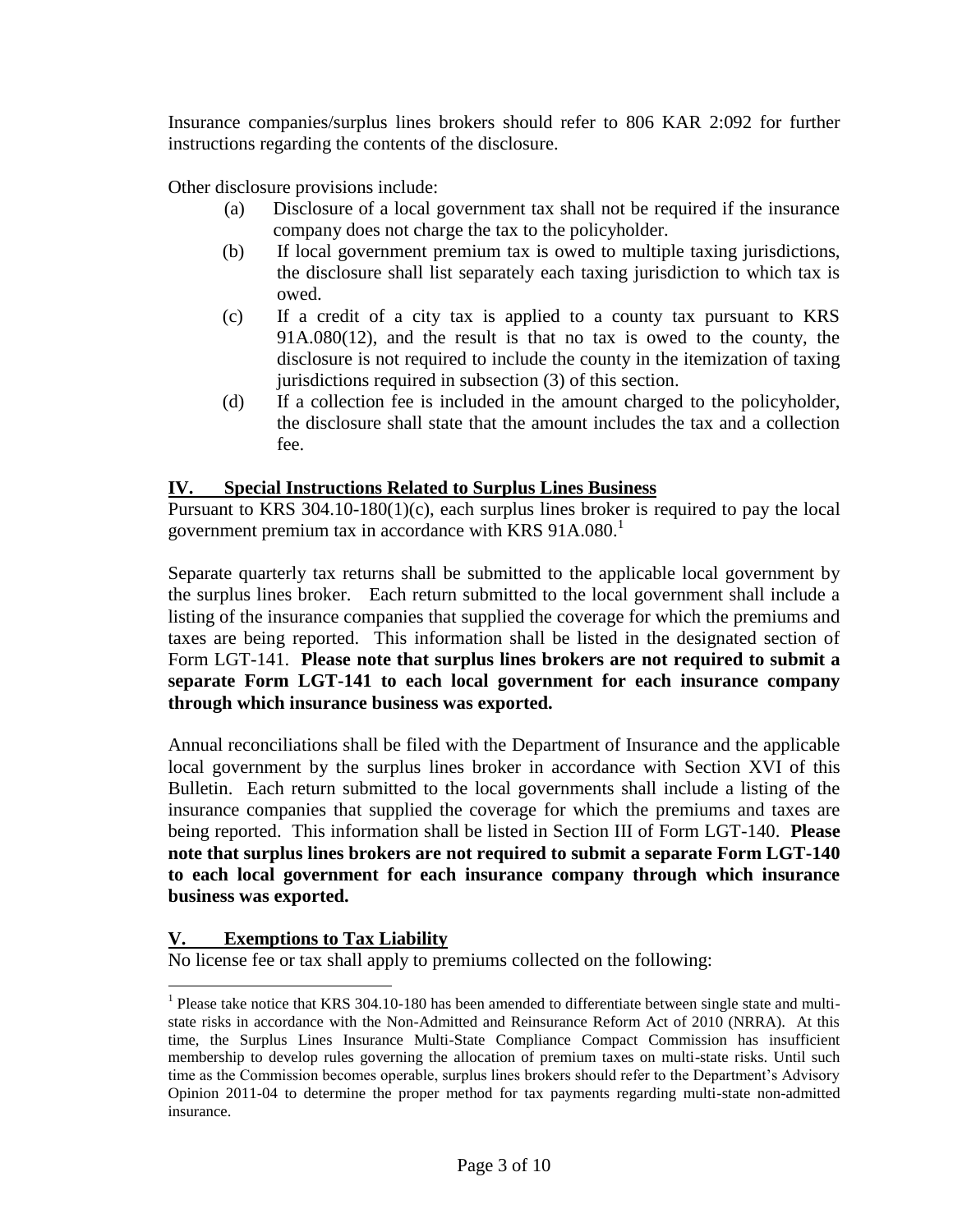- Policies of group health insurance provided for state employees under KRS 18A.225;
- Health insurance policies issued to individuals including policies issued through Kentucky Access;
- Workers' compensation insurance;
- Annuities:
- Federal flood insurance;
- Municipal bonds, leases or other debt instruments issued by or on behalf of the local government unless the bonds, leases, or other debt instruments are issued for profit or on behalf of for-profit or private organizations;
- Policies for high deductible health plans as defined in 26 U.S.C. sec.  $223(c)(2)$ , commonly referred to as Health Savings Accounts;
- Policies of insurance, insured or reinsured by the Federal Crop Insurance Corporation. 7 C.F.R. sec. 400.352(b)(2); or
- Policies insuring or naming the state or one of its agencies or political subdivisions as an insured and surety bonds where the state or one of its agencies or political subdivisions is the obligee. For the purposes of local government premium tax payments, school districts are considered agencies of the state and policies insuring school districts and bonds with school districts as the obligee are exempt from local government premium taxes.

No license fee or tax shall apply to policies issued by

- Entities issued a certificate of authority to do business in Kentucky only as a health maintenance organization pursuant to KRS 304.38-060;
- Entities issued a certificate of authority to do business in Kentucky as a captive insurer pursuant to KRS 304.49-010; or
- Domestic life insurance companies electing to be taxed under the provisions of KRS 136.320 – Capital and Surplus Tax.

No **county** may impose the tax authorized by KRS 91A.080 upon premiums received on policies issued to public service companies which pay ad valorem taxes.

Additional exemptions may apply pursuant to the ordinance enacted by the local government. Please refer to the tax code for each local government identified on the attached schedule for additional information.

Unless specifically excluded by ordinance, a local government is not exempt from the payment of local government premium taxes.

# **VI. Indivisible Premium**

KRS 91A.080(8) requires a breakdown of all collections by category of insurance listed in the statute. Therefore, the appropriate premium must be allocated to the various lines before the applicable tax is calculated. For indivisible premiums, a weight of two-thirds of the premium must be given to the fire provision and one-third of the premium to the property and casualty provisions before determining the tax.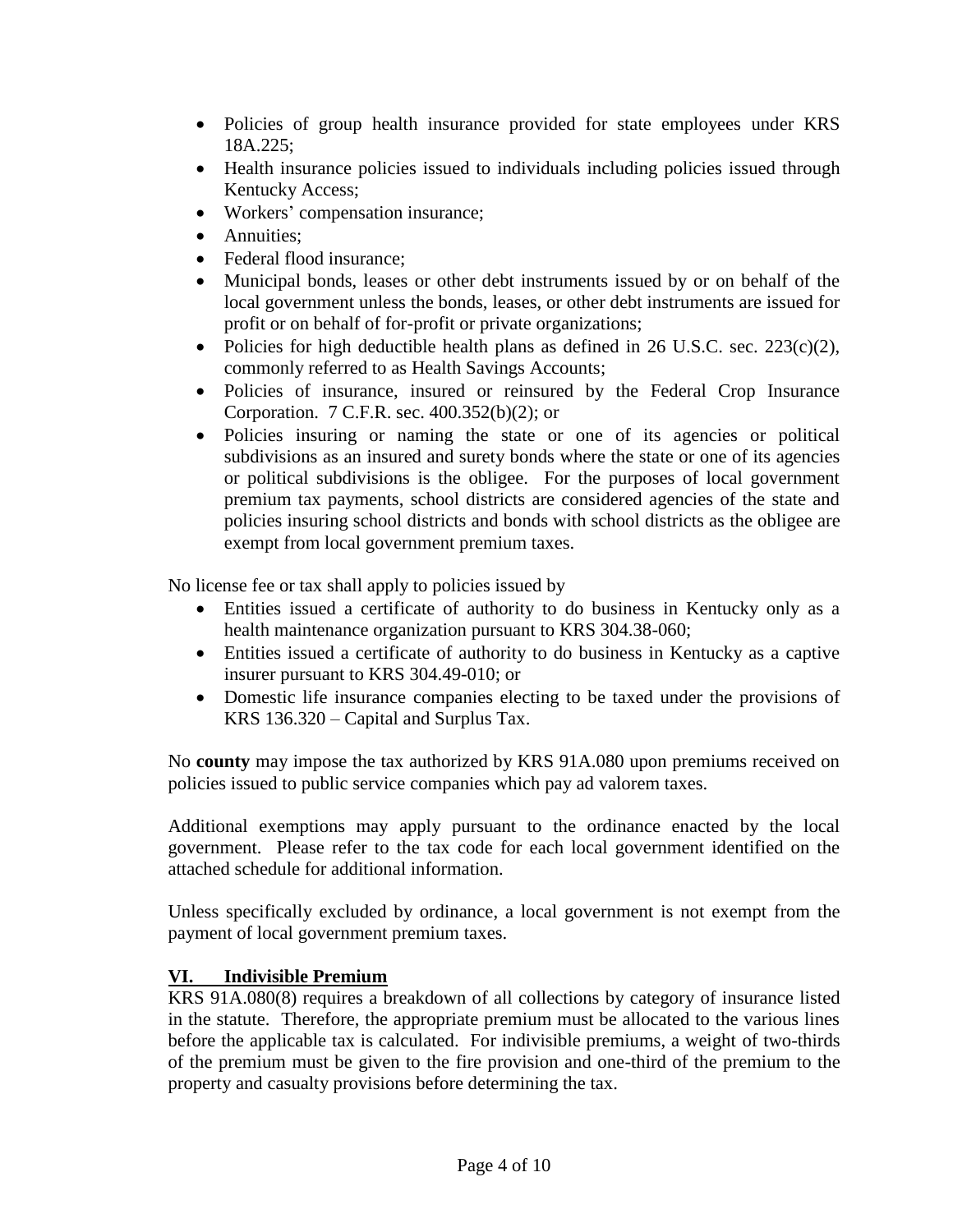# **VII. Tax on Life Insurance**

The tax on life insurance shall be based on the first year's premiums and applied to the amount actually collected within the first year.

# **VIII. Minimum Taxes**

In some instances, a local government will enact a tax percentage as well as a minimum tax amount. In these instances, the policyholder may be responsible for payment of the calculated tax amount, based on the tax percentage, if the insurance company/surplus lines broker passes the tax to the policyholder. The insurance company/surplus lines broker is responsible for the difference between the calculated tax amount and the minimum tax amount. If the calculated tax, based on the tax percentage, is less than the stated minimum tax, the insurance company must pay the minimum amount. If a local government has adopted only a minimum tax, the minimum tax shall be paid quarterly, per insurance company, and is not chargeable to the policyholder.

## **IX. Flat Fees**

Flat fees shall be paid quarterly, per insurance company, and are not chargeable to the insured.

# **X. Collection Fees**

Pursuant to KRS 91A.080(4) and 806 KAR 2:150, a reasonable collection fee may be charged and retained by the insurance company or its agent. The collection fee shall not be more than 15% of the tax collected and remitted to the local government or 2% of the taxable premium, whichever is less. This fee is in addition to the tax payable.

If a refund or credit of a tax is received by an insurance company/surplus lines broker that passed the tax on to the policyholder, and the amount refunded or credited is not owed to another local government, the insurance company/surplus lines broker is required to pay the full amount of the tax refund or credit, including any collection fee that has been retained, to the policyholder. In accordance with 806 KAR 2:150 Section 2(5), a collection fee refunded shall be returned to the policyholder on a pro rata basis in the same manner that the refund of the tax is made.

## **XI. Appeals for Tax Refunds, Credits, or Assessments**

KRS 91A.0804 provides a sole and exclusive method for the filing of amended returns and requests or assessments by an insurance company/surplus lines broker, local government, or policyholder for nonpayment, underpayment, or overpayment of any license fee or tax imposed pursuant to KRS 91A.080. The procedures outlined in KRS 91A.0804 must be followed in order to properly request a refund or assessment related to nonpayment, underpayment, or overpayment of local government taxes.

For tax periods beginning after December 31, 2008, all amended returns, requests for refunds or credits, and assessments shall be made within two (2) years of the due date of the annual reconciliation (March 31) for the tax period during which the error was made. However, in the case of fraudulent failure to file a return or the filing of a fraudulent return, the underpayment may be assessed at any time.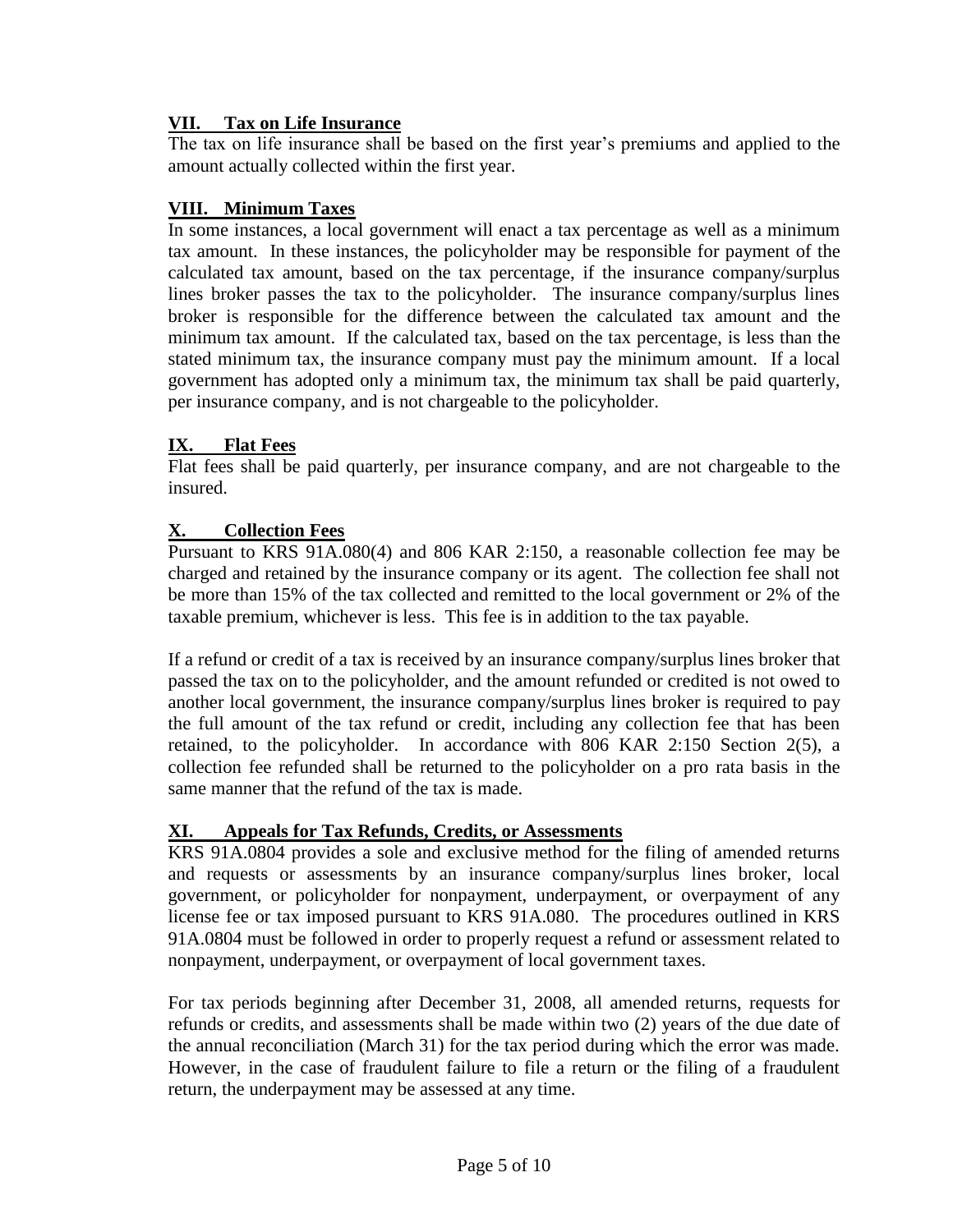# **XII. Unearned Premiums**

In accordance with KRS 91A.080(3), where premiums are returned to policyholders, as in the instance of a policy cancellation, the license fee or tax shall be returned by the insurance company/surplus lines broker to the policyholder pro rata on the unexpired amount of the premium. The license fee or tax shall be returned at the same tax rate at which it was collected and shall be taken as a credit by the insurance company/surplus lines broker on its next quarterly report to the local government. Returned premiums shall be reported on the annual reconciliation Form LGT-140. If the tax rate of the returned premium is different from the tax rate of the quarter in which it was returned, the returned premiums and the rate at which they were returned must be listed as a separate line item.

The appeal procedures outlined in KRS 91A.0804 and referenced in Section XII of this Bulletin do not apply to credits claimed in accordance with KRS 91A.080(3).

# **XIII. Credit for City Tax Against County Tax**

KRS 91A.080(12) requires insurance companies to credit city license fees or taxes against the county license fees or taxes imposed for the same license fees or taxes imposed by the county. This credit only applies if the county ordinance was enacted on or after July 13, 1990.

For reporting purposes, a credit of the city license fees or taxes against the county license fees or taxes must be taken and an LGT-142 form attached to the quarterly filing (Form LGT-141) and the annual reconciliation (Form LGT-140) if all of the following are true:

- The risk is located within the city limits;
- The county in which the city is located also imposes a tax;
- The county issued its ordinance on or after July 13, 1990; and
- The county license fee or tax for the applicable category (life, health, casualty, etc.) is higher than the city license fee or tax.

If a credit is required, the insurance company must pay the license fee or tax due to the city and pay the balance due to the county.

For July 1, 2013, through June 30, 2014, this credit applies to the following local governments:

Bullitt County

- Hebron Estates
- Shepherdsville
- Mount Washington
- Hillview

Meade County

• Ekron

Menifee County

• Frenchburg

Hopkins County

• Dawson Springs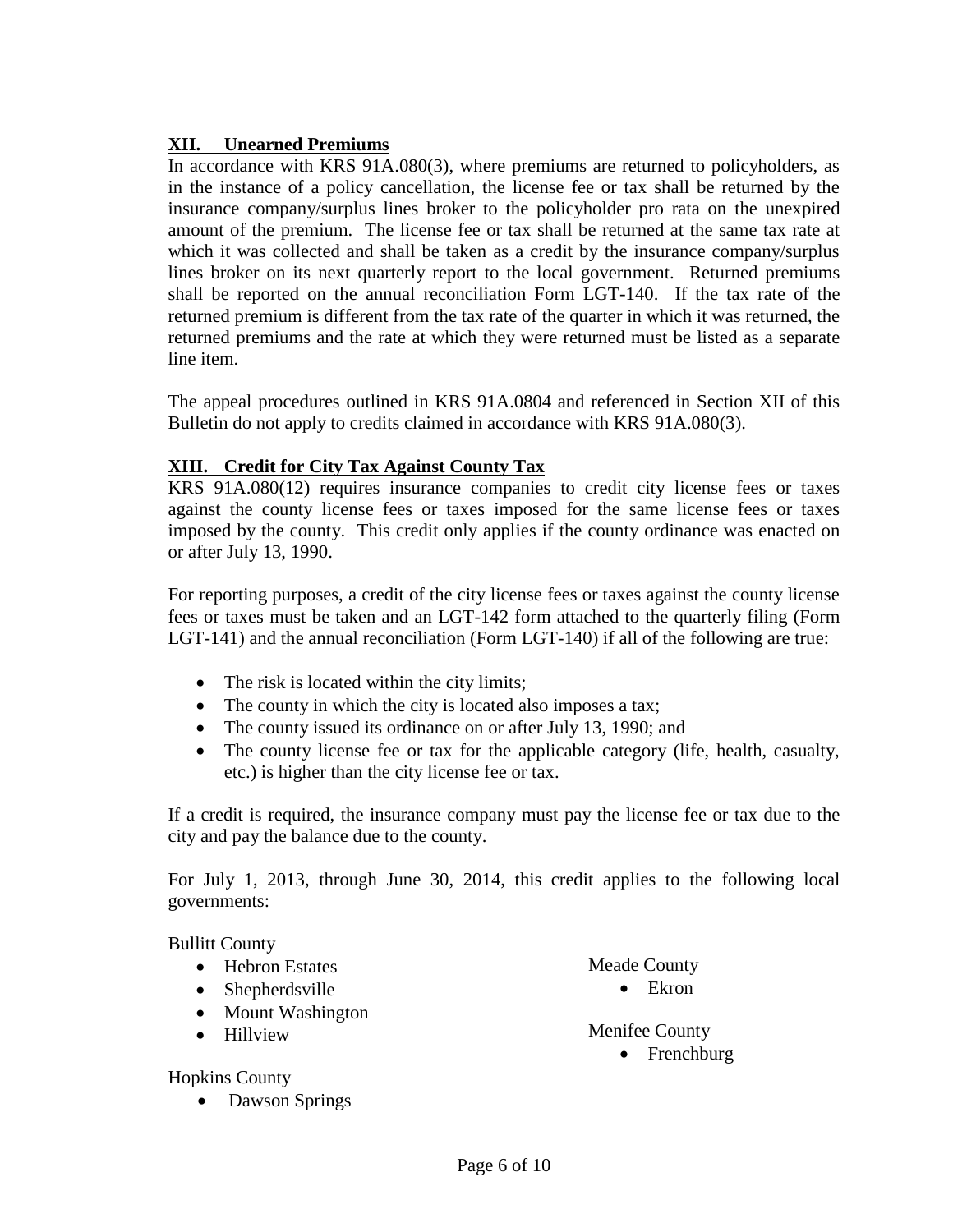Pulaski County

• Science Hill

#### Wayne County Monticello

# **XIV. Quarterly Payment of Taxes**

License fees or taxes are due to the applicable local government thirty (30) days after the end of each calendar quarter. Each insurance company/surplus lines broker shall file separately, using form LGT-141 or a substantially similar form. These forms do not need to be filed with the Department of Insurance. However, pursuant to 806 KAR 2:070 and KRS 304.10-160, these forms must be retained for a minimum period of five (5) years. For more specific information regarding the filing of the quarterly tax return, please refer to the instructions for filing form LGT-141.

### **Quarterly filings should be submitted on Form LGT-141 or a substantially similar form.**

### **XV. Penalties**

Pursuant to KRS 91A.080(9), any license fee or tax not paid on or before the due date shall bear interest from the date due until paid. The Department of Revenue has set the interest rate on unpaid or underpaid taxes for 2013 at six percent (6%). Any interest due is payable to the applicable local government. In addition, the local government may assess a ten percent (10%) penalty on a license tax or fee not paid within thirty (30) days after the due date.

If, after an audit requested by a local government, the Department finds that an insurance company/surplus lines broker has willfully engaged in a pattern of business conduct that fails to properly collect and remit the fee or tax imposed by a local government pursuant to the authority granted by KRS 91A.080(7), the Department may assess the responsible insurance company/surplus lines broker an appropriate penalty fee no greater than ten percent (10%) of the additional license fees or taxes determined to be owed to the local government. The penalty fee shall be paid to the local government owed the license fee or tax less any administrative costs of the Department in enforcing KRS 91A.080(7). Any insurance company/surplus lines broker held responsible for a penalty fee may request a hearing with the Department to be conducted pursuant to KRS 304.2-310 through 304.2-370 regarding the finding of a willful violation and the subsequent penalty fee.

In accordance with KRS 91A.0806(5), upon the presentation of proof that an insurance company has complied with the provisions of KRS 91A.0806(4) by performing due diligence in the location of risks and employing a verified risk location system or an alternative risk location method authorized by KRS 91A.0806(3), the insurance company/surplus lines broker:

- (a) Shall not be subject to penalties for failure to comply with KRS 91A.080 that may otherwise be imposed pursuant to KRS Chapter 304 or KRS 91A.080(7) for failure of a risk location system to properly locate risks;
- (b) Shall be held harmless from any liability including but not limited to liability for penalties, except for the tax that is due and interest on the tax that an insurance company has failed to timely remit, that would otherwise be due solely as a result of a failure to properly collect and remit the tax or fee levied pursuant to KRS 91A.080 because of the failure of a risk location system to properly locate risks; and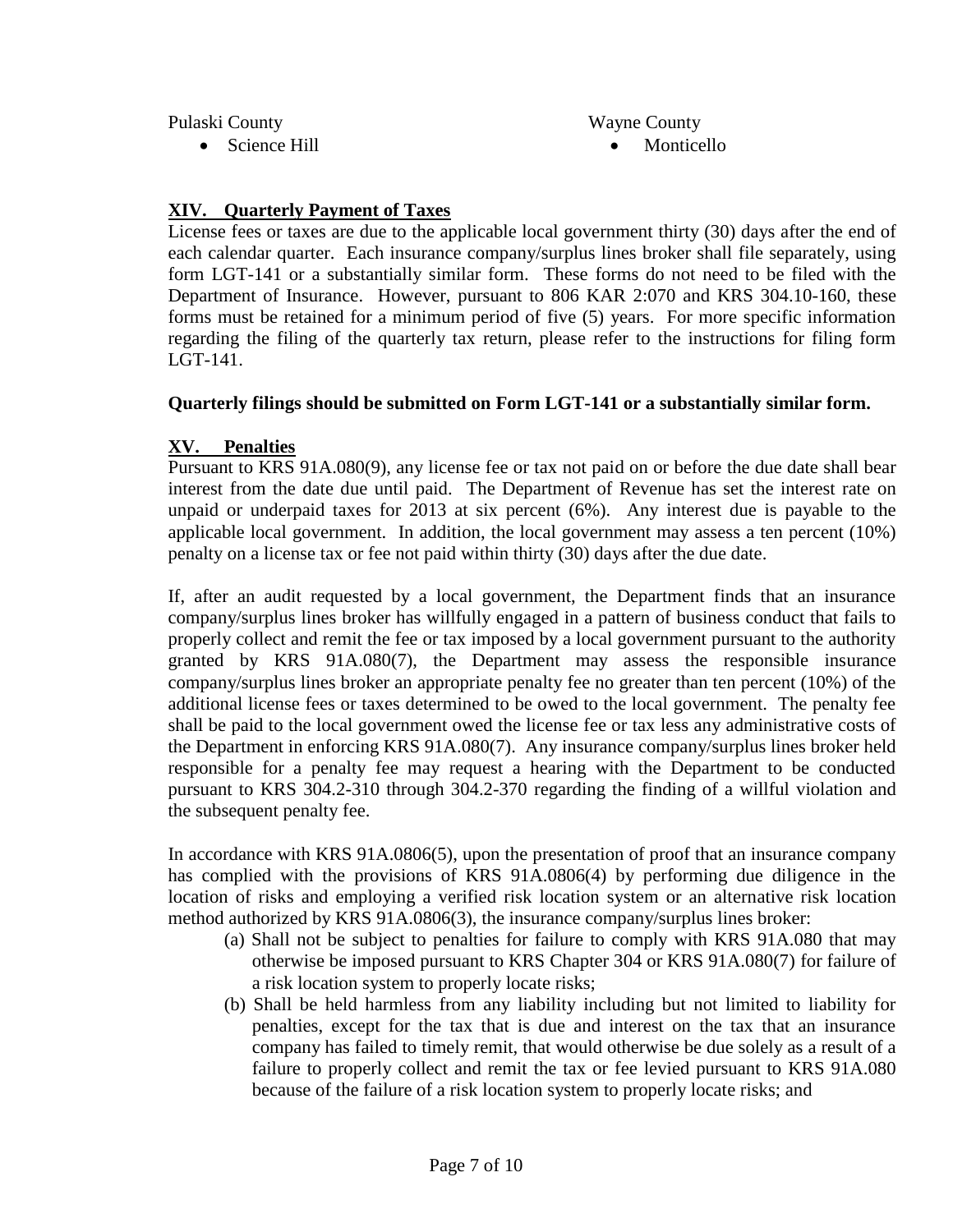(c) Shall not be subject to penalties under KRS 91A.0804(2)(c).

# **XVI. Annual Reconciliation**

In accordance with KRS 91A.080(8), each insurance company/surplus lines broker shall file the Local Government Premium Tax annual reconciliation report on or before March  $31<sup>st</sup>$  of each year to the applicable local government.

If an insurance company/surplus lines broker has not collected premiums for which a local government premium tax applies, the insurance company/surplus lines broker shall file an annual reconciliation with the Department indicating the reason that no local government premium taxes were due.

A filing fee of \$5.00 per insurance company/surplus lines broker shall be submitted with the annual reconciliation filing in a format compatible with the filing option chosen. The failure to file the annual reconciliation or remit the \$5.00 filing fee constitutes a violation of 806 KAR 2:095 and will result in administrative action.

## **A. Mandatory Electronic Annual Reconciliation Filing Requirements**

The Local Government Premium Tax annual reconciliation report shall be submitted to the Department in an electronic format. **The Department no long accepts hard copy annual reconciliation reports.** Users may choose from two electronic options:

- Secure File Transfer Protocol ("SFTP")
- E-Services Portal

Documentation on how to submit electronically is on the Department of Insurance website, at http://insurance.ky.gov/Docs.aspx?Div id=13 under the heading "Annual Reconciliation Electronic Submission."

## **B. Filing Options and Instructions**

1. Secure File Transfer Protocol ("SFTP")

If choosing the SFTP method, users must request access to the system by contacting the Department at **[DOI.ISHelpDesk@ky.gov](mailto:DOI.ISHelpDesk@ky.gov)** or by calling: (502) 782-5359.

If the Department has previously approved a test file, and assigned a username and password for SFTP access, that username and password will suffice for access in subsequent years.

- 2. E-Services Portal
- a. Surplus Lines Brokers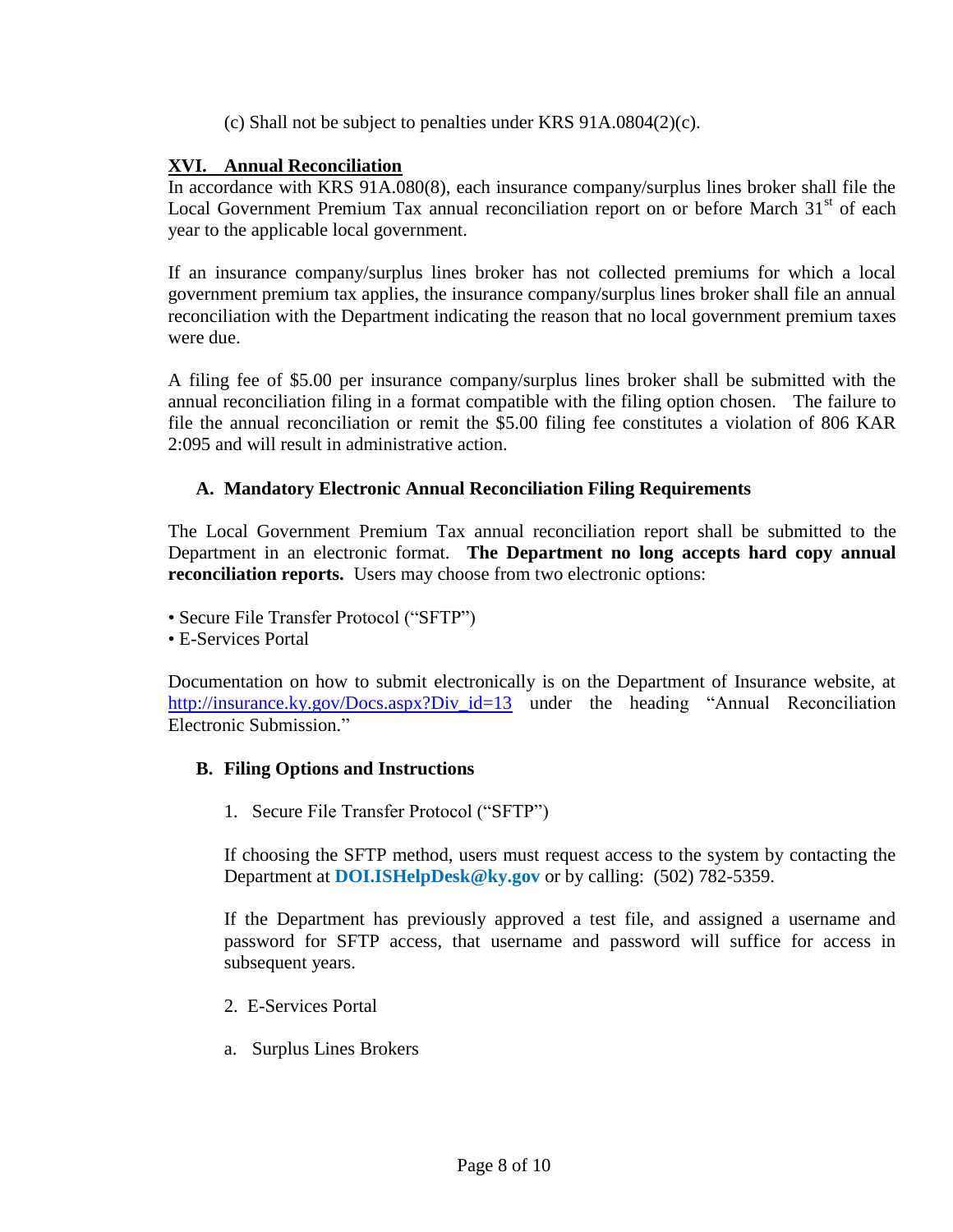Access to electronically submit the annual reconciliation pursuant to KRS 91A.080 will automatically be added to any existing E-services account.

b. Insurance Companies

Insurance companies will need to establish an E-services account. The process to establish an account is outlined in the "User Documentation for Companies" section at: [http://insurance.ky.gov/Docs.aspx?Div\\_id=13.](http://insurance.ky.gov/Docs.aspx?Div_id=13)

c. Local Governments

Local governments that wish to view their data online may do so through E-Services. Local governments must request access to view the annual reconciliation data through an email sent to **[DOI.ISHelpDesk@ky.gov](mailto:DOI.ISHelpDesk@ky.gov)** or by calling: (502) 782-5359.

### **C. Filing the Annual Reconciliation with Local Governments**

The annual reconciliation shall be submitted electronically to the Department. However, insurance companies/surplus lines brokers shall continue to send hard copies of their annual reconciliation reports to the local governments. Filing electronically with the Department does not constitute compliance with the filing requirements for the local governments.

For more specific information regarding the filing of the annual reconciliation report, please refer to the instructions for filing form LGT-140.

### **Annual Reconciliation filings submitted to the local governments shall be on Form LGT-140 or a substantially similar form.**

## **XVII. General Filing Rules for Amended Annual Reconciliation Tax Reports**

- Amended Annual Reconciliation tax reports shall be filed on Form LGT-140.
- Do not staple pages of your filing together.
- No font smaller than 8 point shall be used when preparing the filings. Illegible or unreadable filings will not be accepted and will be returned to the filer for correction.

### **XVIII.Questions**

Questions should be directed to the Local Government Premium Tax Unit. Phone: 502-564- 1649; Fax: 502-564-6090; or e-mail: [Brenda.Smith@ky.gov.](mailto:Brenda.Smith@ky.gov)

### **XIX. Attachments:**

- 1. 2013-2014 Kentucky Local Government Premium Tax Schedule
- 2. 2013-2014 Kentucky Local Government Premium Tax Listing of Payees and Addresses
- 3. Form LGT-140, Annual Reconciliation
- 4. Form LGT-141, Quarterly Return
- 5. Form LGT-142, City Credits Against County Taxes
- 6. Annual Reconciliation User Guide for City/County Data